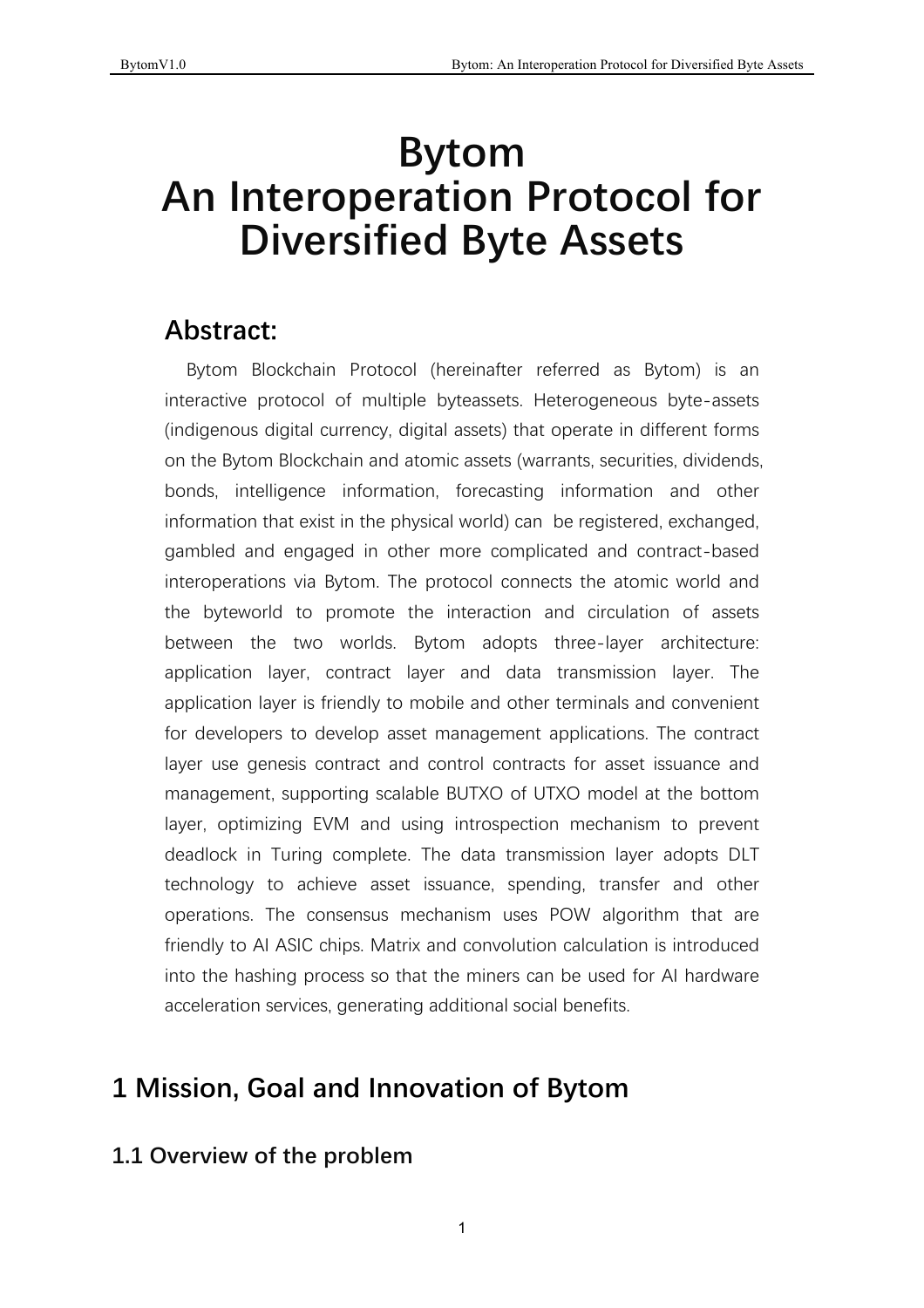In general, the information revolution has greatly changed the world we are living in. The dominance of the atomic-structured world is being challenged. In the context of the upcoming singularity of big data and large-scale computing, the Internet is transiting from "Information as power" to the stage of "computing as power". The migration of the world' s economic structure and power is composed by more byte information. The information flow and byte flow that contains "negative entropy" has become a life-dependant element for individuals, businesses and institutions alike. The evolution started from:

"Byte Tool" era: Byte is used as an auxiliary product to improve efficiency. Examples are: Excel, email. Then the next stage is: "**ByteCurrency" era:** The value of symbols that exist in byte form without physical existence and media like: Bitcoin, ETH and tokens of other public blockchains and consortium chains. The next stage is:"ByteAssets" era that is more extensive and diverse: everything that is valuable, exchangeable in the real world will be migrated to the byte world. The rights of earning, equities, creditor' s rights and securitized assets in the real world will migrate to blockchain as immutable, traceable distributed ledgers with symmetric information, which in turn interact with financial, gaming, insurance and other markets through programmable smart contracts.

There are already venues for people to buy software (byte tool) or digital currency (byte currency) like Appstore for software or Coinbase for digital currency. However, there isn't a complete and effective protocol for the transaction and interaction of diversified byte assets. Unlike the general-purpose smart contract platform like Ethereum or Quantum, Bytom is designed to be the public blockchain platform specifically for byte assets in an attempt to solve the following problems:

- How to achieve the non-replicability of atomic assets in the form of byte assets via blockchain technology?
- $\bullet$  How to establish the mapping relation between atomic assets and byte assets, and resolve compliance issue?
- How to bridge the gap between atomic world and the byte world to promote effective flow of assets onchain and offchain?

# **1.2 Mission Statement**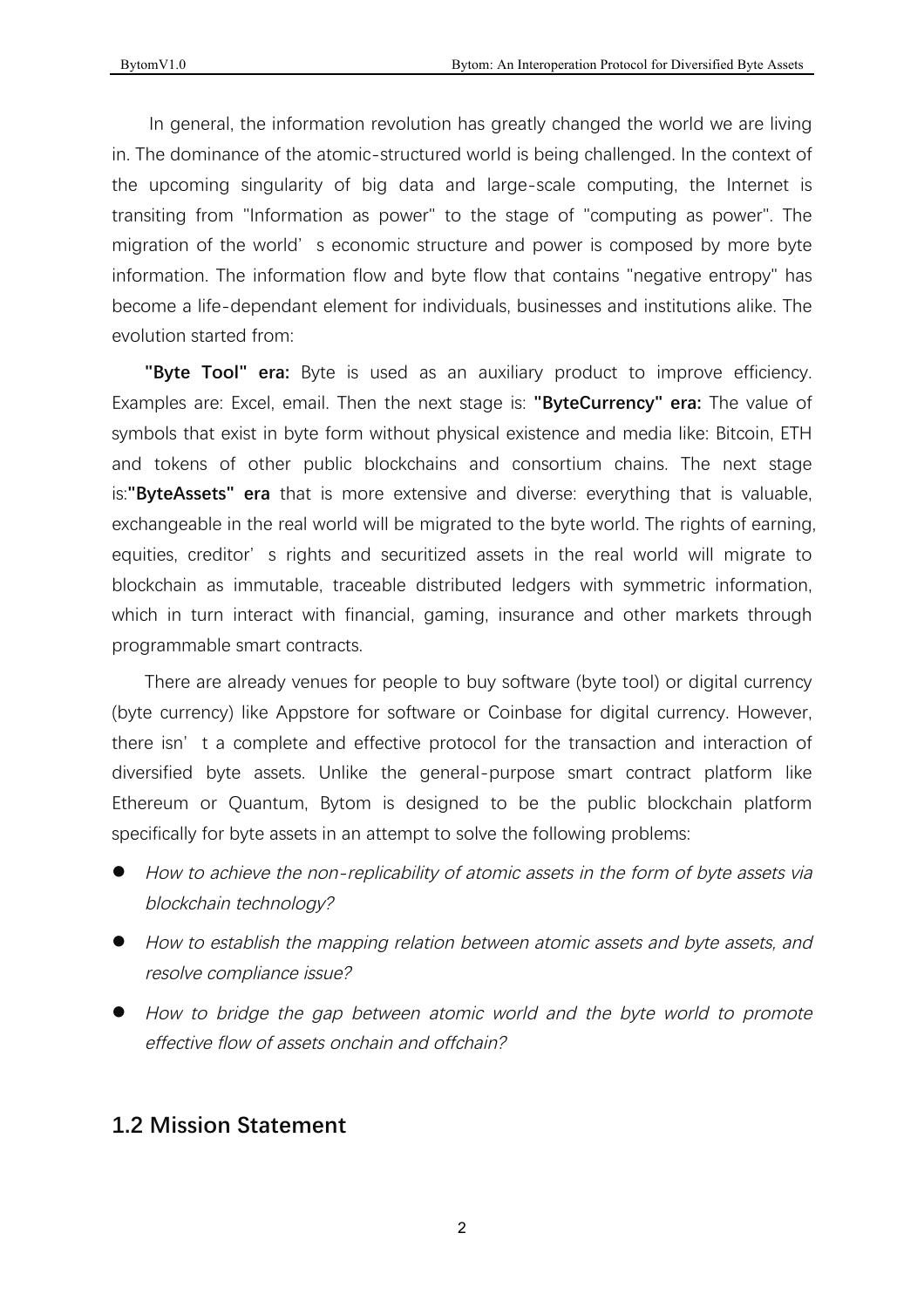"Our mission is to bridge the atomic world and the byte world, to build a decentralized network where various byte assets and atomic assets could be registered and exchanged".

Bytom will greatly promote the exchange, interaction and flow of byte information and byte assets with value attributes. New byte assets will be created by contract and configuration. Bytom will also create applications on a market-based management protocol in a decentralized way and provide unique incentives for local and global participants in the digital economy. As a medium, Bytom has been fully prepared to become an economic body to profit from information and an amplifier for information asset performance. In the future, these information assets will not only be used for existing daily work and life, but also can become the provider for AI and IOT that feeds on "data food", which will further expand its influence on the atomic world.

# **1.3 Core Objectives**

### **1.3.1 Establishment of diversified byte assets and standards**

Bytom aims to build a global open platform for registration of byte assets and to facilitate the definition, creation of byte assets, and to makes it easier for users to understand.

### **1.3.2 Interactive tool for building diversified byte assets**

Aside from being the most basic tool for asset exchange (change of ownership and swap of various digital assets following certain protocol), Bytom will also support more complicated forms of interaction, for example:

(A)Triggering tool: the asset generates a deterministic  $Y / N$  Boolean result or numerical result from a protocol-compliant vote to activate participants in the atomic world to share dataset.

(B)Forecasting tool: For example, through zero-sum game, bilateral or multilateral betting forecasts are generated like flight delay or winning candidate. Such forecasts could be used for hedging in financial sectors and insurance purpose in the real world.

# **1.4 Major Innovations**

**(1) Compatible with the UTXO design of Bitcoin**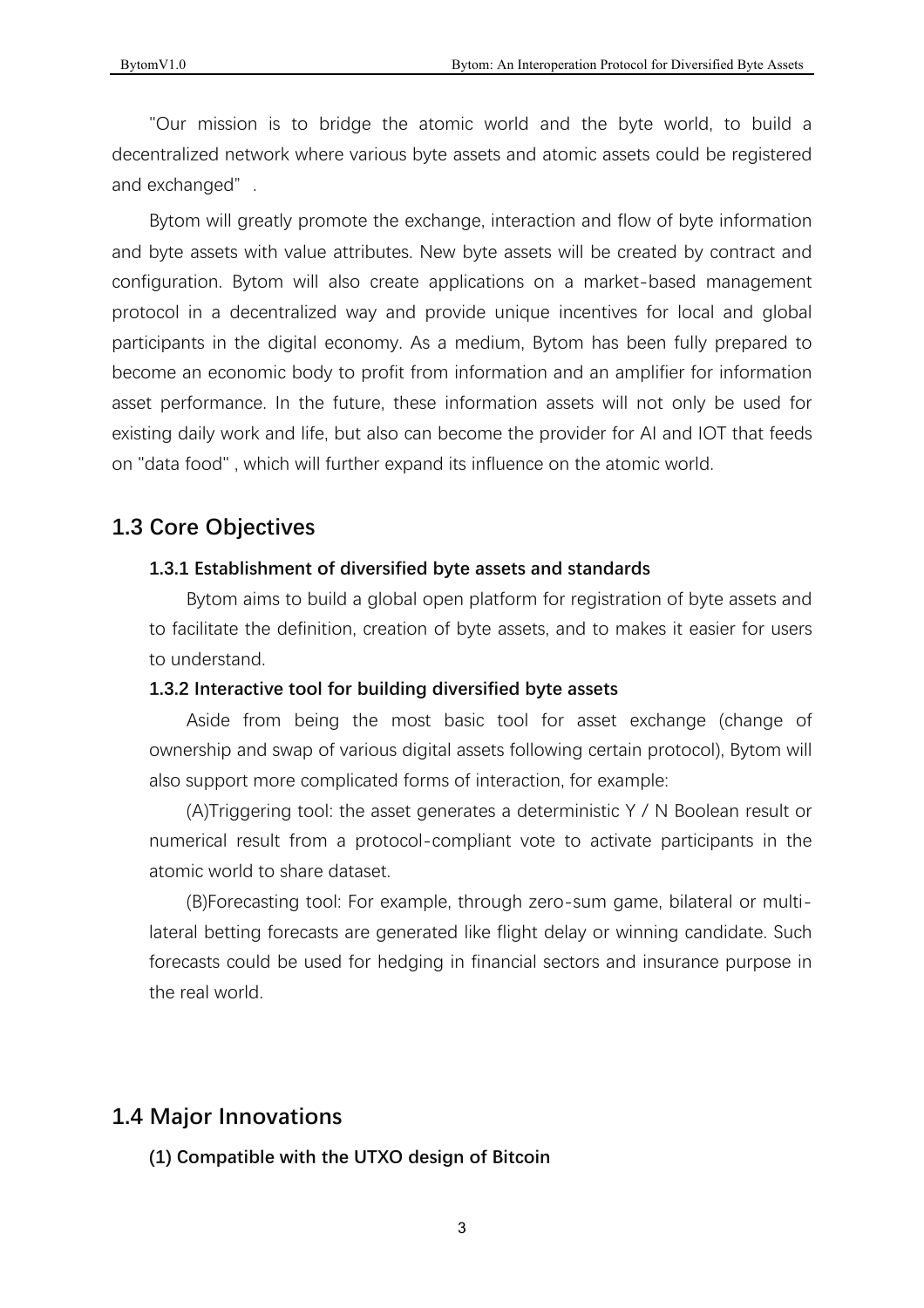Bytom consists of three layers: data transaction and transmission layer, contract layer and asset interaction layer. The asset interaction layer operates on the assets by calling contracts. The data transaction and transmission layer is compatible with the UTXO model and the transaction data structure of Bitcoin to achieve high-speed concurrence and controllable anonymity.

#### **(2) General address format**

BIP32, BIP43 and *BIP44*<sup>1</sup>are used in the design of Bytom wallet to provide support for multi-currency, multi-account, multi-address and multi-key with Hierarchical Deterministic Wallets (or "HD Wallets"). BIP44 provides a five-layer path recommendation: (1) to determine the path rules; (2) types of currency; (3) account; (4) change; (5) index of address. Users can control wallet for all assets by saving one master private key. BIP44 provides a good support for the change mechanism. As long as the user does not use the same address for multiple deposit, the private key is safe from exposure by saving signing transaction repeatedly.

#### **(3) Compatible with National Encryption Standard**

The asset management and operation of Bytom involves private key, public key and address system, which is achieved through ESCDA encryption and SHA256 hashing in Bitcoin's design. Bytom will support the **Public Key Cryptographic Algorithm SM2** *Based on Elliptic Curves* $^2$  **and** *SM3 Cryptographic Hash Algorithm* $^3$  **that are** compliant with Chinese National standard. In terms of similar computational complexity, SM2 is much faster than RSA and DSA in processing private keys, thus a higher efficiency in encryption. The compression function of SM3 algorithm has similar structure to that of SHA-256. But the design of SM3 algorithm is more complicated. For example, two message words are used for each round of compression function.

#### **(4) Asset naming using ODIN**

The naming of assets will follow ODIN (Open Data Index Name) standards to ensure the uniqueness of assets across the entire network and blockchain. Unlike other blockchain-based identification solutions, ODIN is based on the Bitcoin blockchain and supports the introduction of other blockchains (public blockchain, consortium blockchain, private blockchain) through multi-level marking. ODIN uses blockchain height as naming index instead of registration of character string.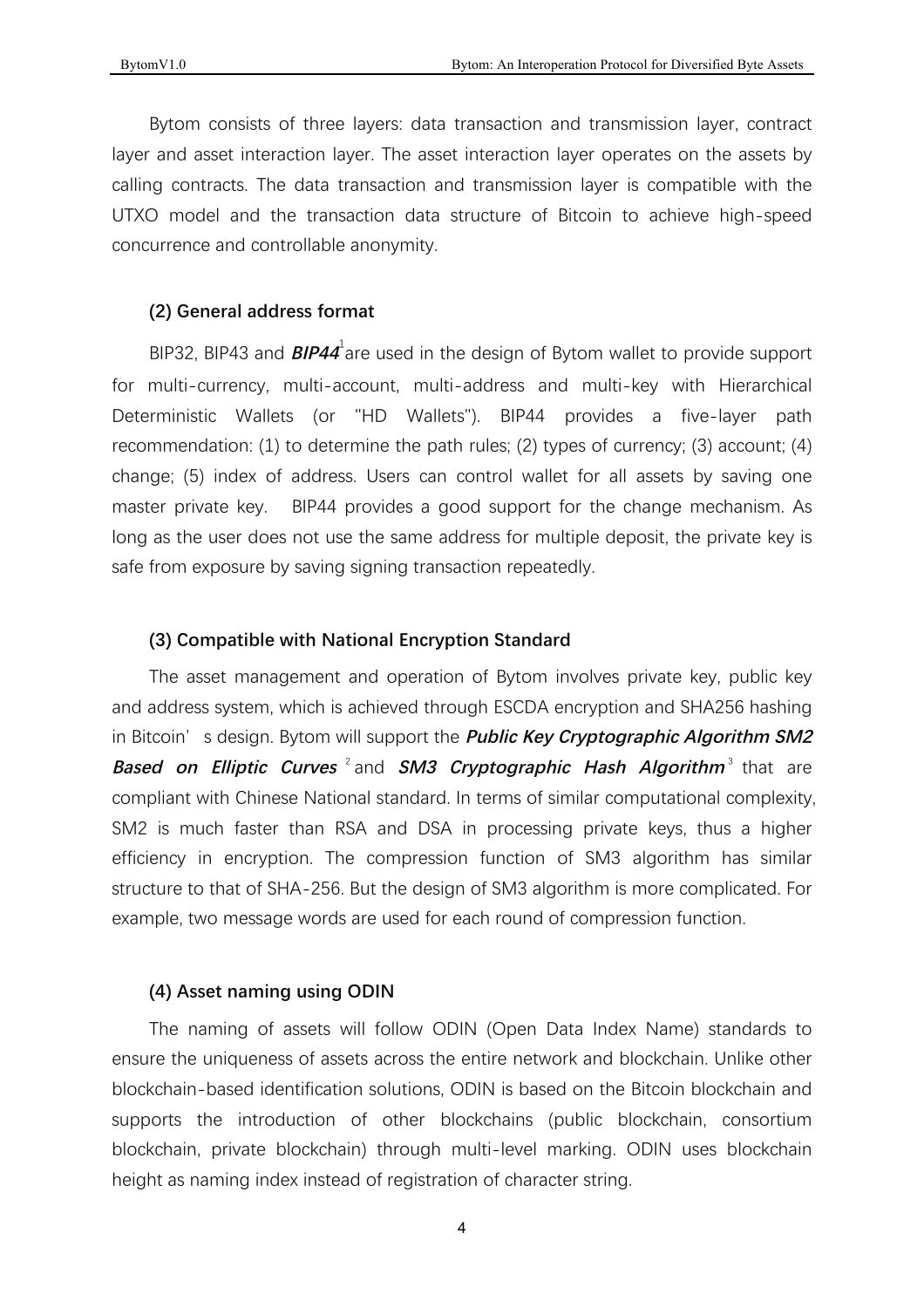### **(5) POW algorithm that is friendly to AI ASIC-chips**

By adopting POW algorithm that is friendly to AI ASIC-chips, miners could be used for AI acceleration services after they are outdated.

Bitcoin miners could be compared to AI depth as both rely on the underlying large-scale parallel computing. The vast majority of the depth learning algorithms can be mapped into the underlying linear algebraic operations. Linear algebraic operation has two characteristics: first the Tensor's flow is very regular and expectable; second is the high density of calculation. These two features make AI depth learning particularly suitable for hardware *acceleration*<sup>4</sup>.

Bitcoin miners have gone through four stages of CPU, GPU, FPGA and ASIC (Figure 1). In the age of CPU and GPU, the mining entry barrier is low as PC or laptop with an independent graphics card can be used for mining. With the emergence of FPGA and ASIC, the Moore's Law have its way in the world of Bitcoin mining. At present, the mining chips are measured at GH / S and the manufacturing process of wafer has been raised from 130nm to 14nm, which is close to the current limit of semiconductor manufacturing technology. However, the POW mechanism is criticized as the machines could be applied to mining only, resulting in a great waste of hardware and energy.



Figure 1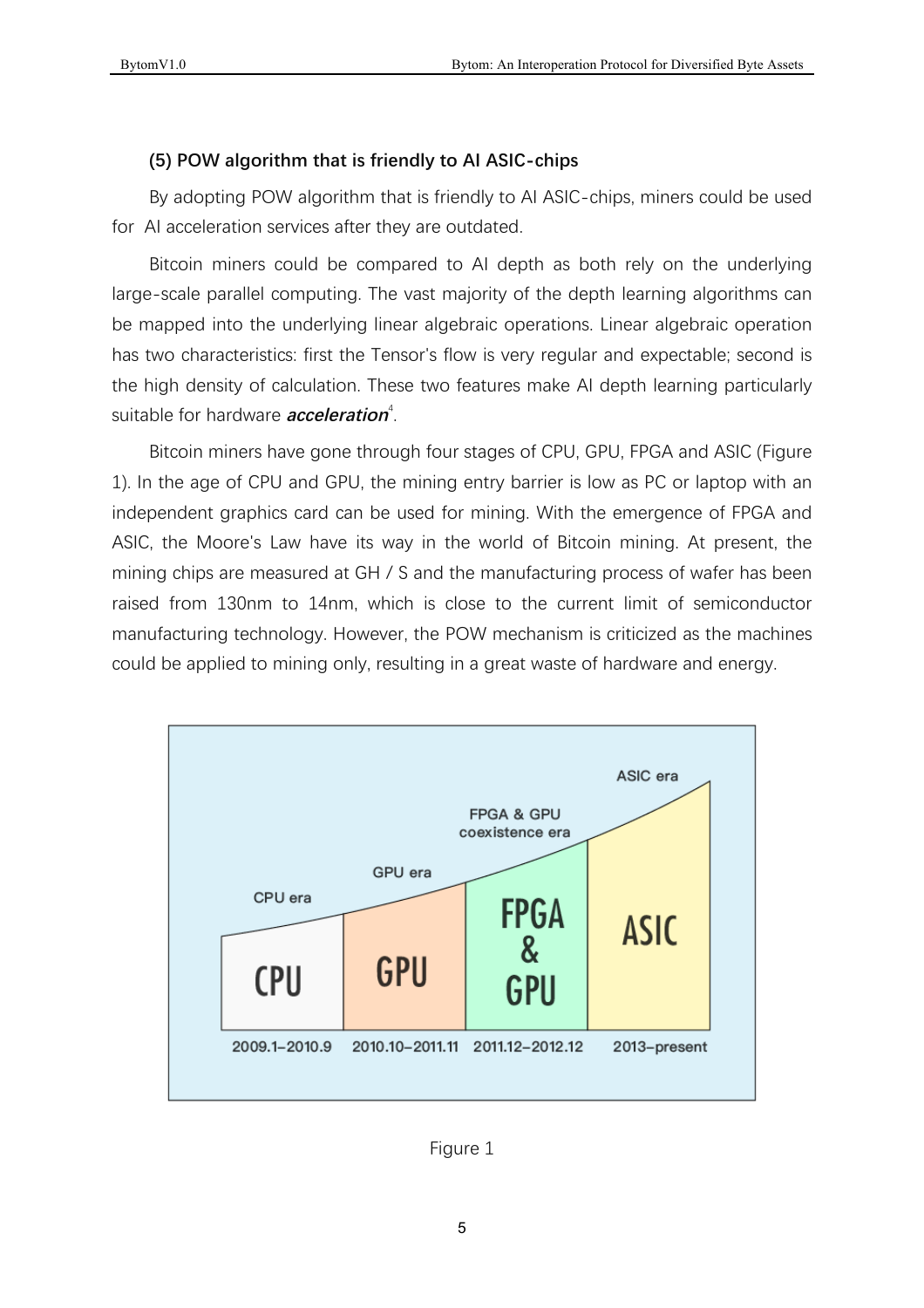If we introduce matrix operations and convolution operations in the hashing process of mining, making miners friendlier to AI ASICs than GPU and CPU, then the calculation required for blockchain consensus can also be applied to the AI hardware acceleration service, which will generate greater social benefits. On the one hand, the mining market will stimulate the market for artificial intelligence, expanding needs for the depth learning ASIC chips, just like the boosting effect to GPU market lifted by current GPU-friendly PoW blockchain. On the other hand, outdated miners can be utilized for AI hardware acceleration services, saving mining costs and thus realize a win-win situation.

### **(6) Cross-chain asset transactions and dividends distribution through sidechain**

In order to operate assets on other blockchains, developers can create a tiny version of the X chain (other blockchains) or Xrelay. Dapp developers could perform API calls via smart contract to verify network activities on X blockchain, thus achieving cross-chain communication, asset transaction and dividend distribution in the contract.

#### **(7) Quasi "Segregated Witness" Design**

In Bytom' s design, there is a DLT protocol that allows interaction between varieties of assets. Multiple blockchains that adopt the same protocol can exist independently and can be traded cross-chain, making different operators to interact in the same format. Following the principle of minimum authority, Bytom separate data and witness from signature in the design to achieve isolation between asset management and synchronized distributed ledgers. Such design achieves better programmability and contract support, and reserve interface for bypass channel in the future.

The blockchain protocol allows any network participants to define and issue assets by coding a customized "issuer". Once issued, the unit of asset is controlled by the "controller program". The controller program is implemented in Turing complete language, which can be used to write complex smart contracts.

### **(8) Enhanced Trading Flexibility**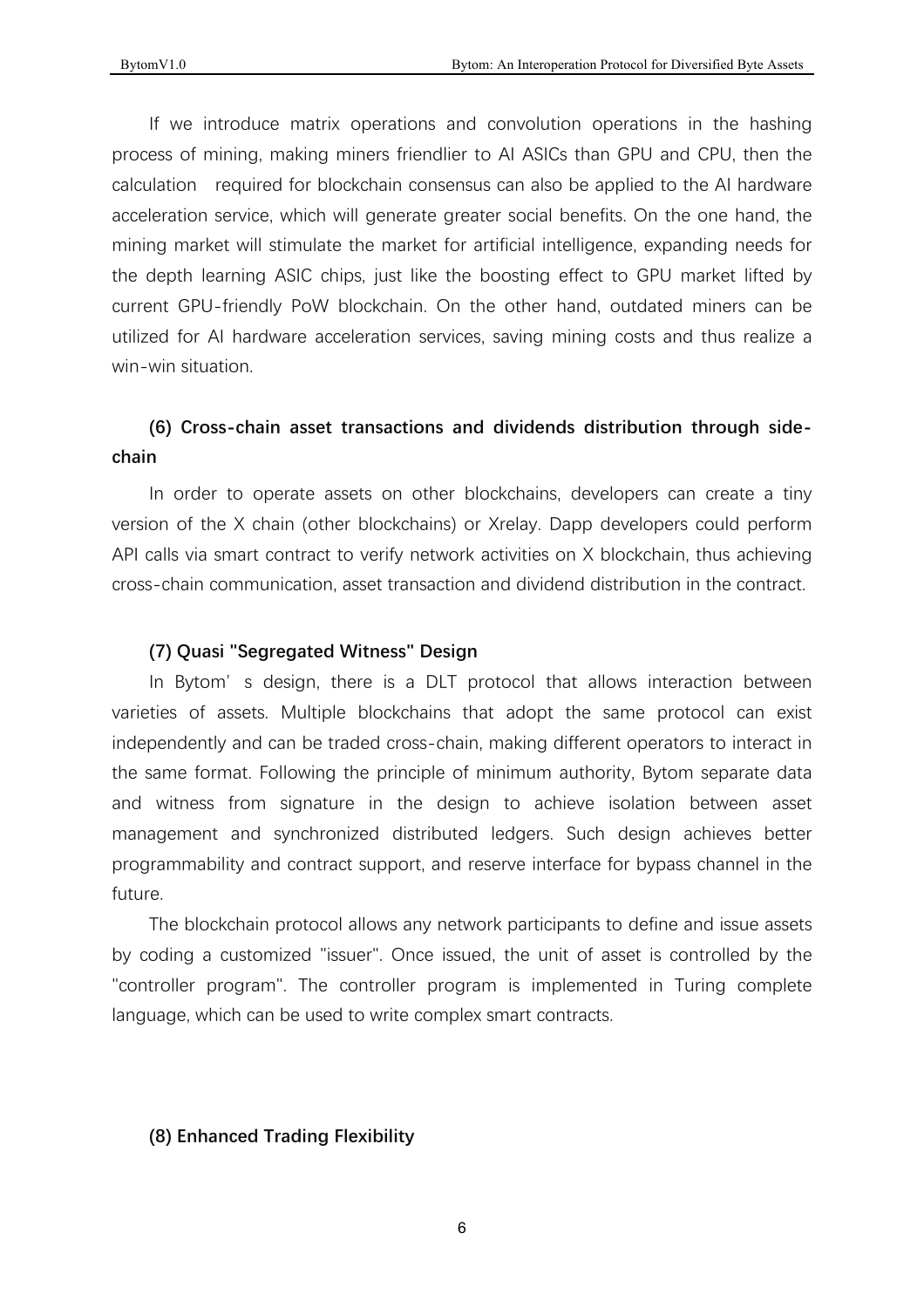Unlike the Ethereum account model, BUTXO can verify transactions in parallel by adopting a mechanism similar to nonce to ensure that each unspent outputs could only be associated with one single transaction. In addition, Bytom is lighter than Ethereum in nature as participants only need to remember unspent outputs as the trade itself carries other relevant information (such as asset ID, units, controller program). Another feature of Bytom is: compact verification, which allows the client to verify the relevant transaction onlyinstead of all transactions in the block by trusting the amounts signed by the sender. The whole process is realized via Merkle proof. Clients can also delegate the task of monitoring the entire blockchain to their trusted servers. Blocks are upward and downward compatible via softfork. Bytom does not only support the interblockchain communication for blockchains that adopts the same protocol, but also heed to ensure the unique asset ID. Each sidechain is forked from a certain block height of another chain, which can ensure the uniqueness of asset ID. As BVM provides enough instructions, interaction between blockchains that adopt different protocols is possible.

# **2 Platform Model: Three-layer Structure**

Bytom will adopt three-layer structure (Figure 2):

- i. Application layer: support the development of programmable Dapp, calling contracts for asset registration, written-off, trading and dividends distribution.
- ii. Contract layer: account system, contract coding support
- iii. Ledger layer (data layer): permissionless public blockchain layer, POW consensus



Figure 2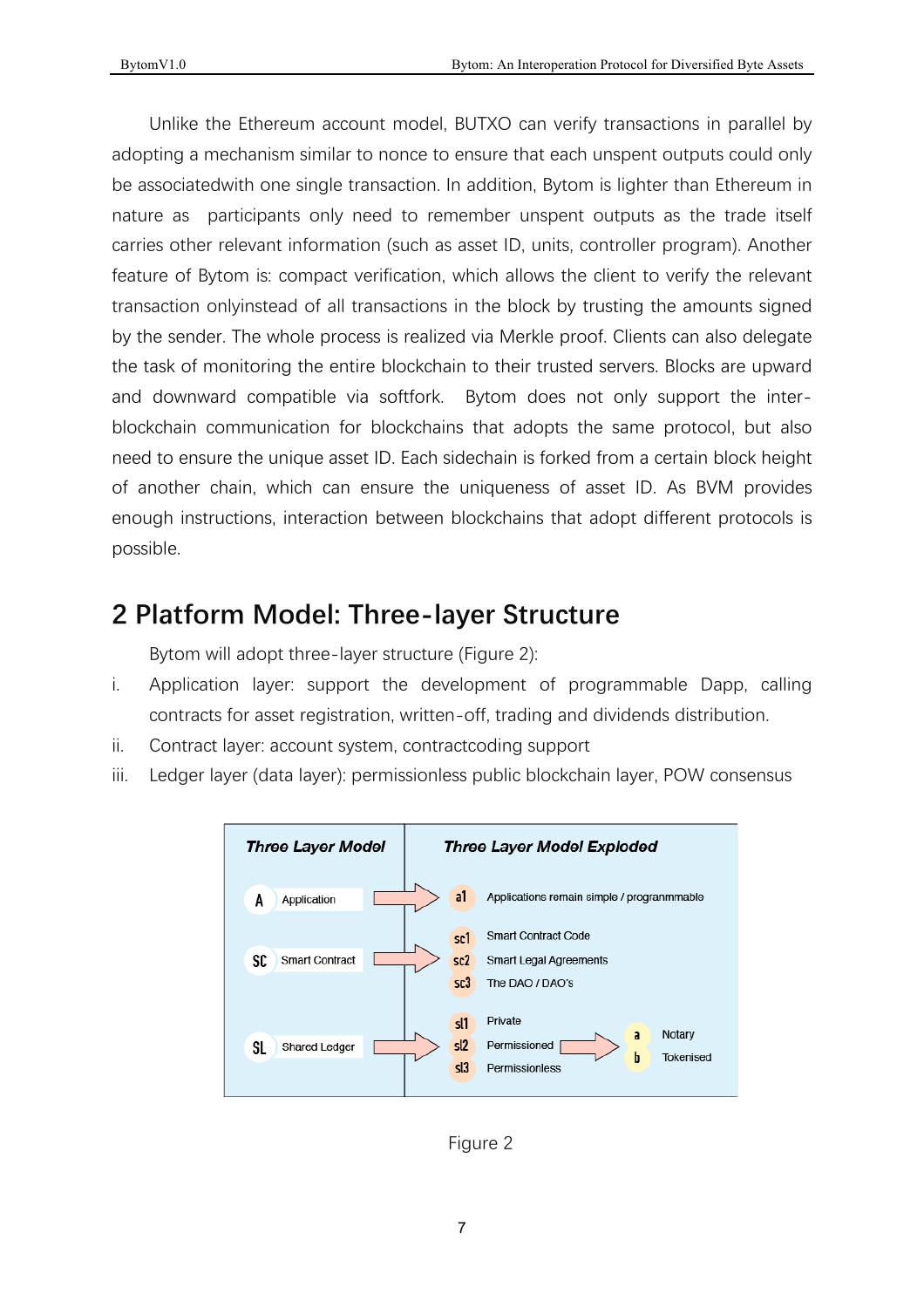# **2.1 Application Layer:**

Bytom provides various PC, WEB, mobile applications to facilitate the asset management by calling contracts. We reduce the entry barrier for application by encapsulating the underlying blockchain technology, and provide a more flexible and friendly interface for developers and asset issuers to enable them to focus on innovations of business model and business logic.

# **2.2 Contract layer: Contract layer design**

### **2.2.1 Genesis Contract**

The Genesis contract is a special type of contract on Bytom. The genesis contract can issue and audit smart contract and retain some access for developers, such as private key, application scope etc. The Genesis contract can execute standardization and automated audit to a certain extent to ensure that the assets released will be in line with the corresponding rules and templates. The underlying implementation of the Genesis contract will call the issuing program in the data transmission layer: Asset Issuance Program.

### **2.2.2 General Contract:**

General contract has two functions: trading of assets and the setup and verification of dividends distribution. Such authority is open in the general control, which is equivalent to a fun in real life. If a new assets needs to be developed or introduced into the general contract, it is necessary to submit a request to the Genesis contract for approval. The underlying implementation of the General contract will call the controller program in the data transport layer: Asset Management Program.

# **3 Bytom'sMaster Program and Data Structure**

This function operates onData Ledger<sup>5</sup>layer

Bytom' s master program contains three parts as follows:

- Asset Issuance Program is responsible for the issuance of assets
- Asset Management Program is responsible for the operations of assets like spending or exchange.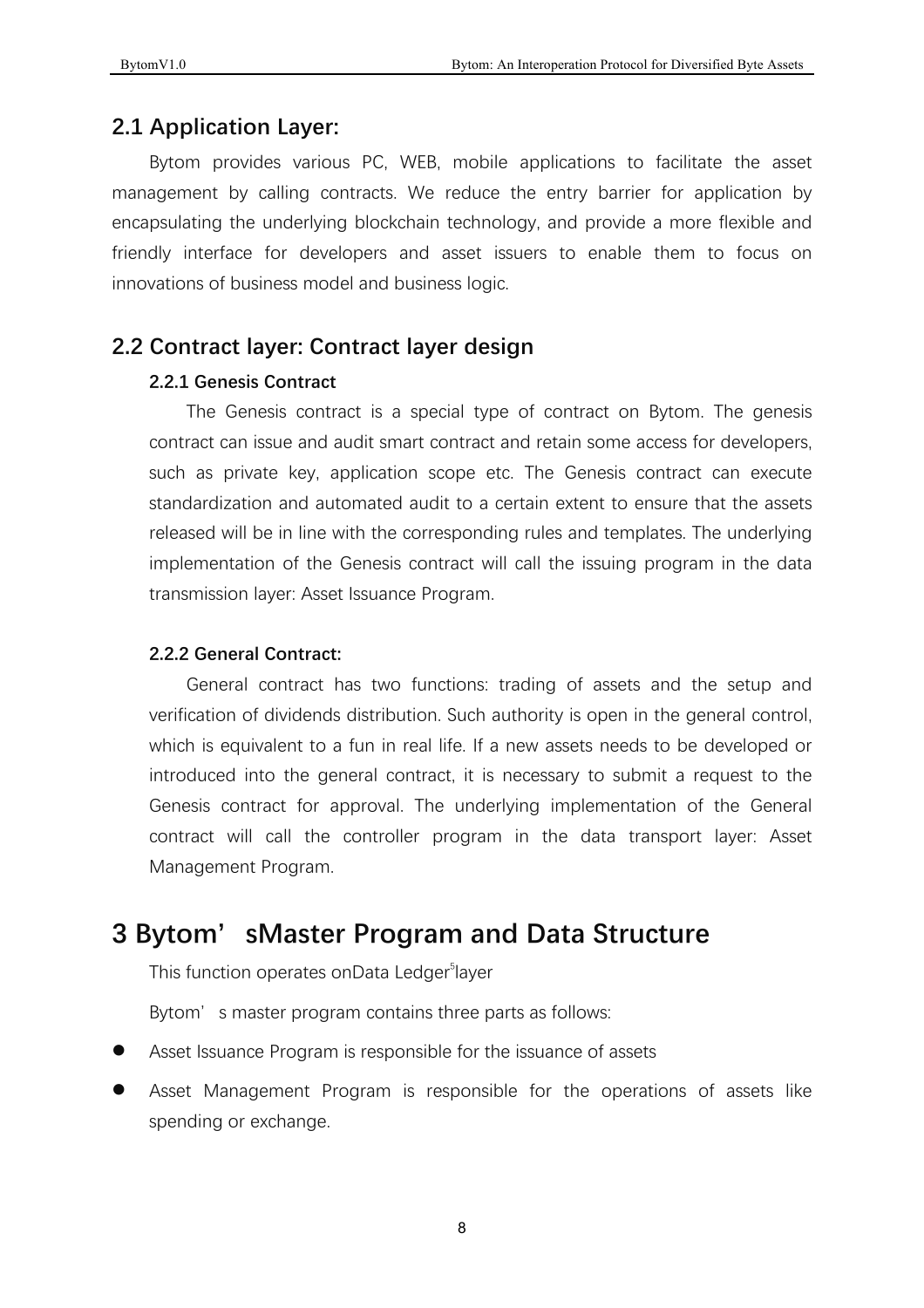Consensus Program is responsible for identifying which new blocks can be merged into Bytom Blockchain, which is based on POW currently.

### **3.1 The issuance of diversified byte assets**

Bytom will support various types of digital assets. Each asset will be identified by an asset ID, which is a 256-bit string that distinguishes different asset types. By different asset ID, we can establish the asset categories and associate them withthe Asset Issuance Program and the Asset Management Program.

There are two types of assets running on Bytom network: Bytom Token (BTM) and Assets.

### **3.1.1 Token**

Bytom token is BTM, which is a special token that is distributed to miners and nodes. The POW mechanism encourage random anonymous miners to get involved in the entire ecosystem. Distribution of the token will follow a determined supply curve.

The main uses of the BTM are:

- i. Transaction fee for assets trading;
- ii. Dividends of income assets;
- iii. Deposits for asset issuance.

Take dividend distribution of income assets for example, if the asset issuer decides to use BTC as dividends, he can lock the corresponding amount of BTC via sidechain and convert them into BTM at market rate. This process is executed by contract calling Xrelay through cross-chain operation. For example the conversion with BTC, ETH is completed through *BTCRelay*<sup>6</sup>, ETHRelay (Figure 3).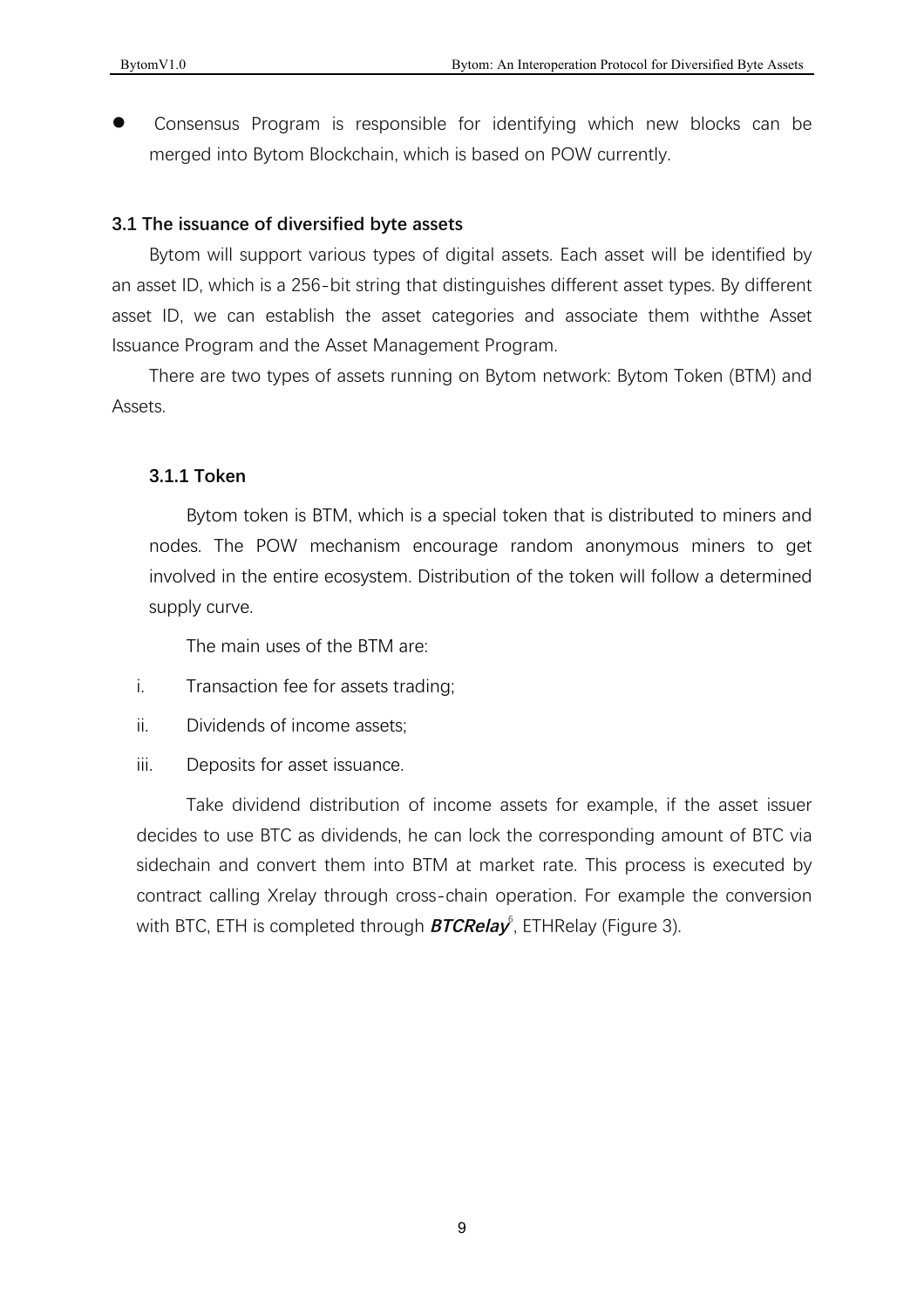



### **3.1.2 Assets**

There are three types of assets on Bytom blockchain:

- i. Income assets: income assets include film making, home-stay property, fixed assets invested by local government, non-performing assets etc.
- ii. Equity assets: Equity assets include equity of non-listed companies, equity of private funds, shares of non-public internet investment etc. The transfer of equity assets requires qualified investor verification.
- iii. Securitized Assets: Securitized assets, including debts, automobile loans and other asset-backed securities that can generate predictable cash flows and whose credit can be enhanced through structured design.

# **3.2 Exchange of Onchain Assets**

In this section we will discuss the most basic functionality of Bytom, or the "asset" exchange" section described in 1.3.2. The function will be achieved in the first version of Bytom.

Trading of asset dividends, ownership and the right to use: internal transfer between accounts under the same contract

The redemption of assets: BTM transfer via contract

Account is an abstract concept of Bytom and runs on contract layer. Each account is associated with a set of BUTXOs at the date ledger layer. The sum of all the BUTXO assets under the account is the balance of the account.

The following are the basic concepts of the Bytom data model: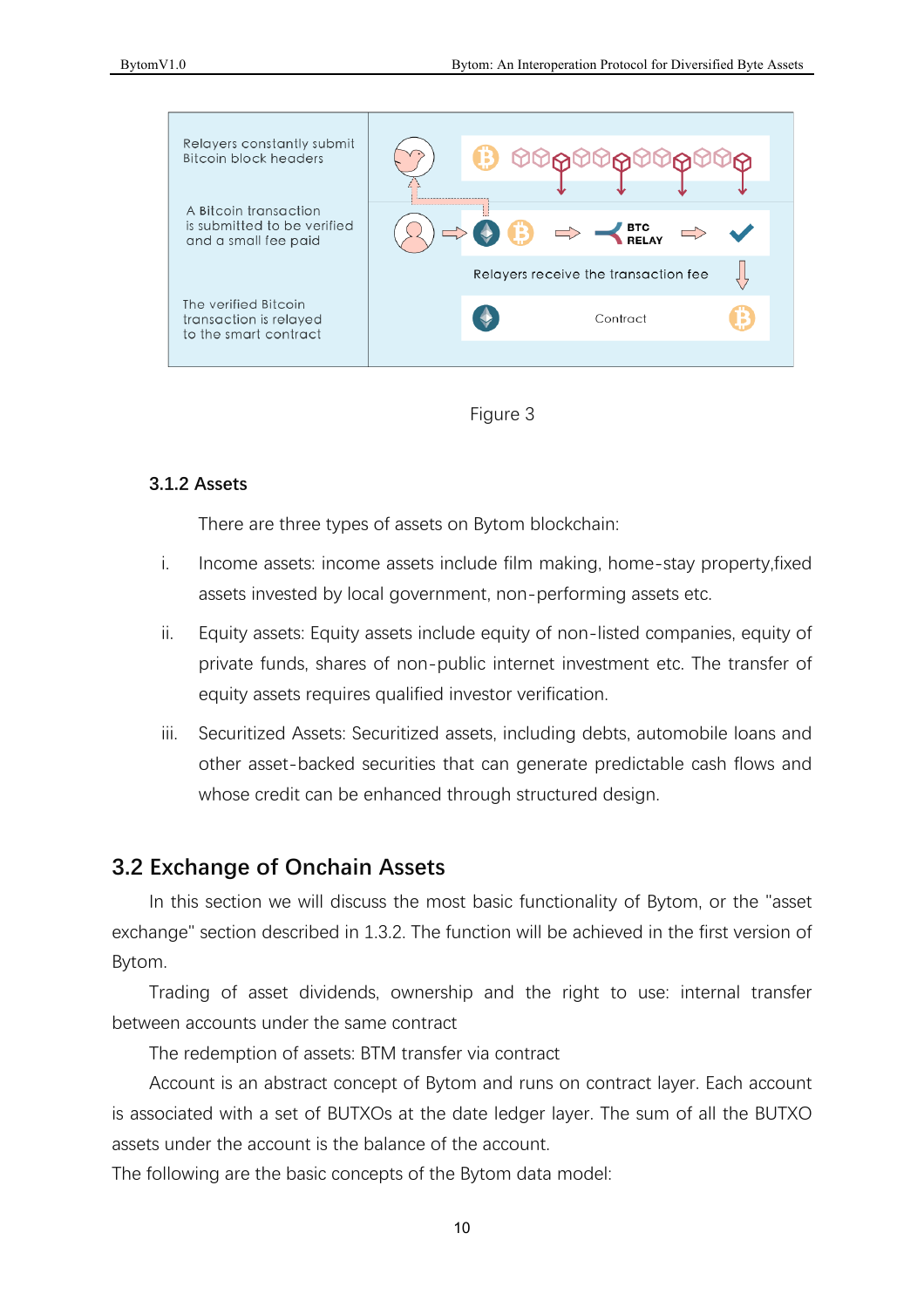### **Transactions**

A transaction is a basic operation of Bytom Assets, which contains a data structure with values of inputs and outputs.

### **Inputs**

Can be one or different types of digital assets, or an output of a certain transaction;

### **Outputs**

Determine the outcome of the asset transaction, which is an asset operation program that specifies the way in which the output will be spent in the future.

The following figure (Figure 4) is transaction using USD, EUR as example, which could be replaced with BTC or ETH. The same applies to other examples.



Figure 4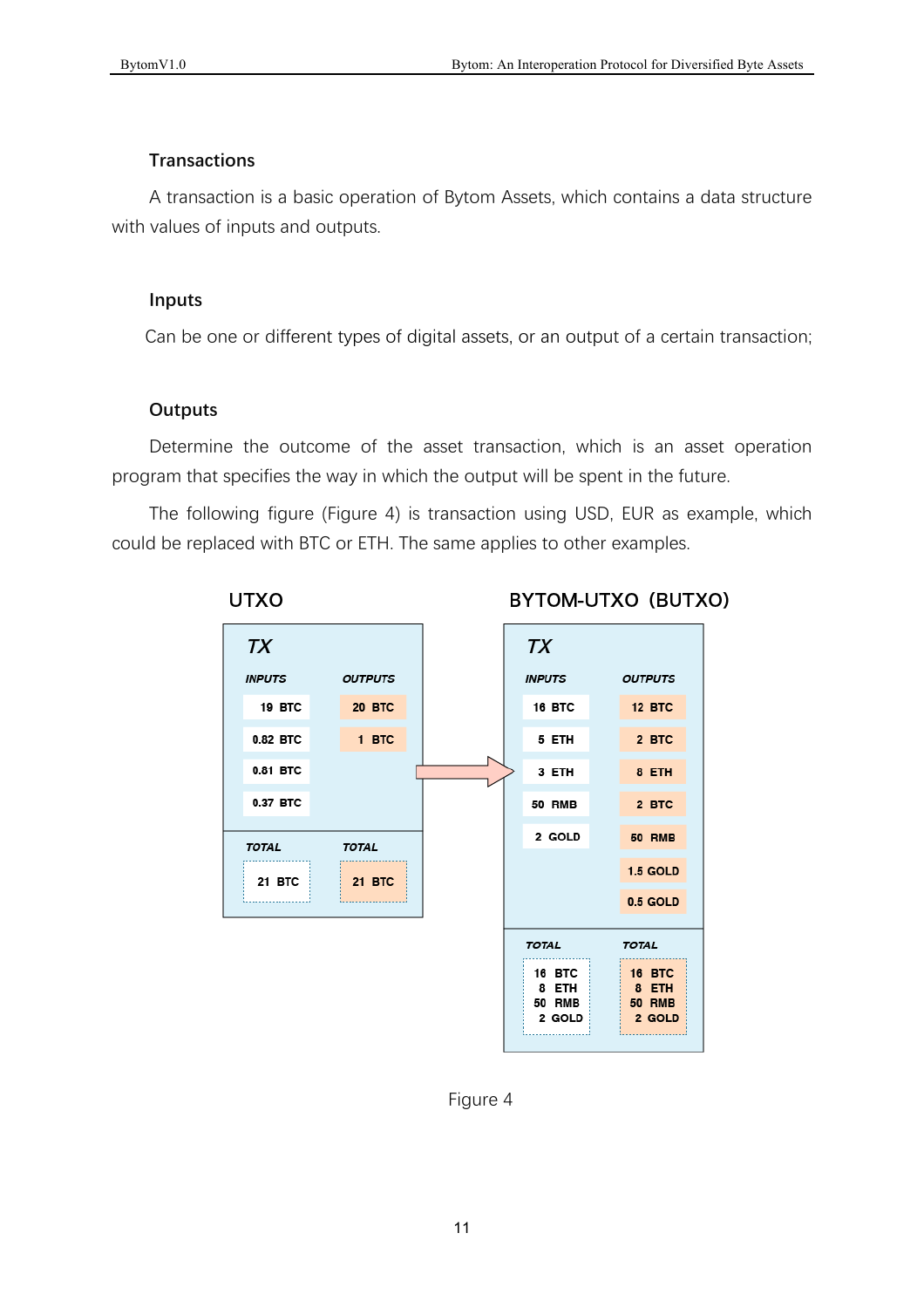The inputs of each transaction must be a set of newly generated asset units, or a result of a set of BUTXO returned by an asset operation program. Both types of inputs must be verified by the above-mentioned Issuance Program. The verification process of the issuer program is to pass parameters to the Witness Field of the transaction and transaction will be executed if verification is approved (Figure 5). This part is somewhat similar to the "Segregated Witness" of BIP141.





For example, the Asset Issuer program and the Asset Operation program can initiate a authenticity verification. A certain message is hashed and signed, then the hashing value and the signature of which could be used to verify whether the signature is signed by the private key corresponding to the public key.

#### **BUTXO**

In order to prevent double spending and to improve the transaction concurrencyand processing efficiency. Bytom introduces a basic transaction unit:BUTXO (Bytom Unspent Transaction Output), whichis scalable and supports multiple asset types (Figure 6). Once a transaction uses a particular output, the same output cannot be usedby other transactions.A general BUTXO pool is maintained by the Bytom network, inputs of all blocks will actually be associated with the existing one or more BUTXO.Once a transaction is confirmed, all spent outputs in the transaction are removed and new unspent BUTXO outputs are added in the pool.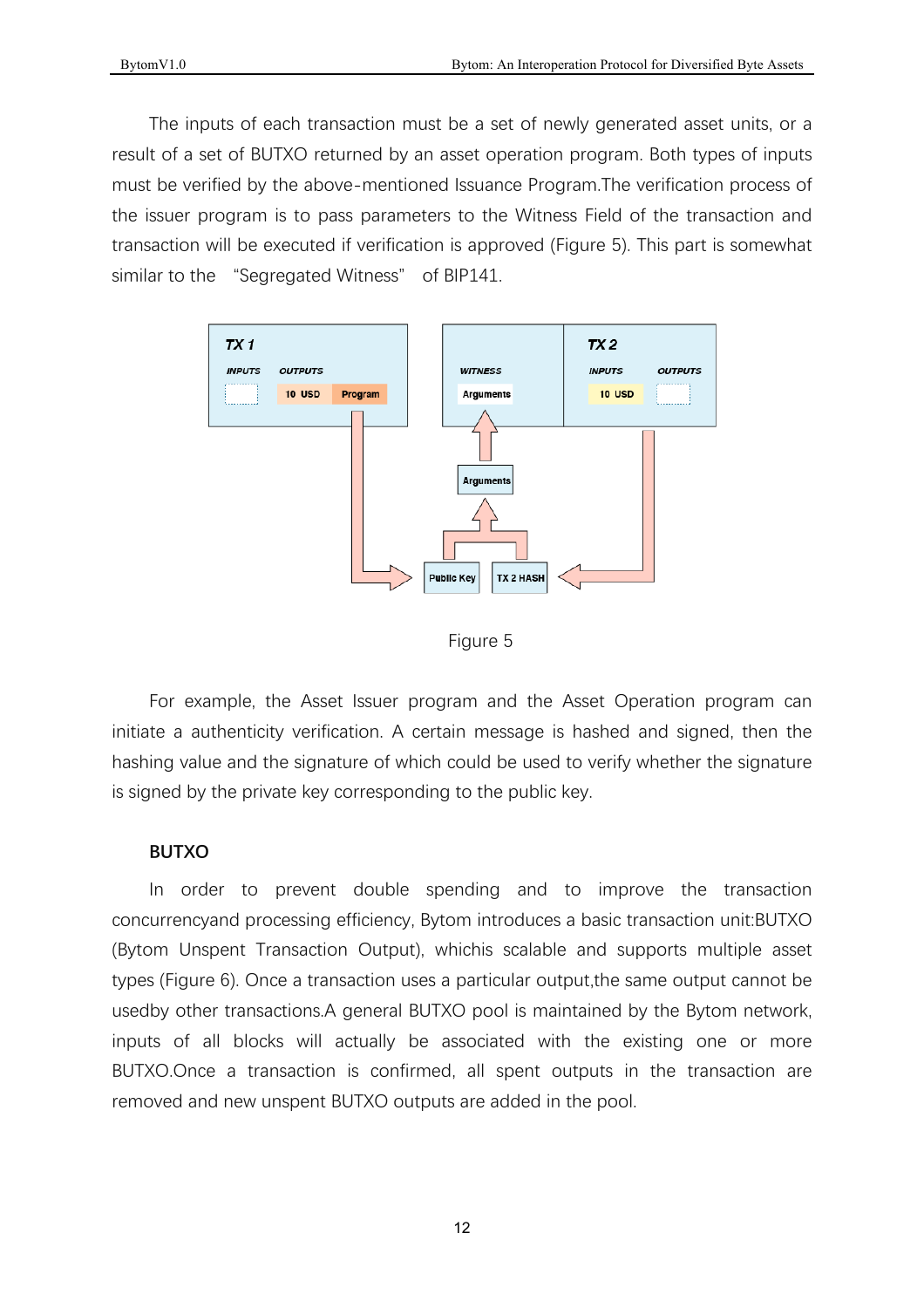



### **Block**

One or more transactions of Bytom are packed into blocks. Header of each block contains hash value of previous block and connected accordingly to ensure the immutability of the blockchain. Each block contains hashing of all transactions in that block and the hashing snapshot ofexisting BUTXO. The two hashes areconnected to the roots of two Merkel trees. Simplifiedidentification and verification of transactions and BUTXO could be viathe two Merkel tree.

# **3.3 Consensus Mechanism**

In order to ensure the security of the transaction data of the entire block chain, the block generation needs to follow a certain Consensus Program. The consensus program of a secure asset blockchain should include the following attributes:

(1) Verify the authenticity of the transaction: transaction authenticity verification only involve with the public-private key pair.A single participant can generate and use multiple key pairs.

(2) Non-repudiation: participants of a transaction cannot deny the occurrence of the transaction.

(3) Integrity: transaction cannot be modified.Transaction is broadcast the peer-topeer network once it has been created.

In accordance with the principle of the *minimum viable blockchain*<sup>7</sup>, transactions needs to be packed into blocks, making the miner fee relatively low compared to the value of the asset.Valid block requires effective PoW, which is difficult to provide but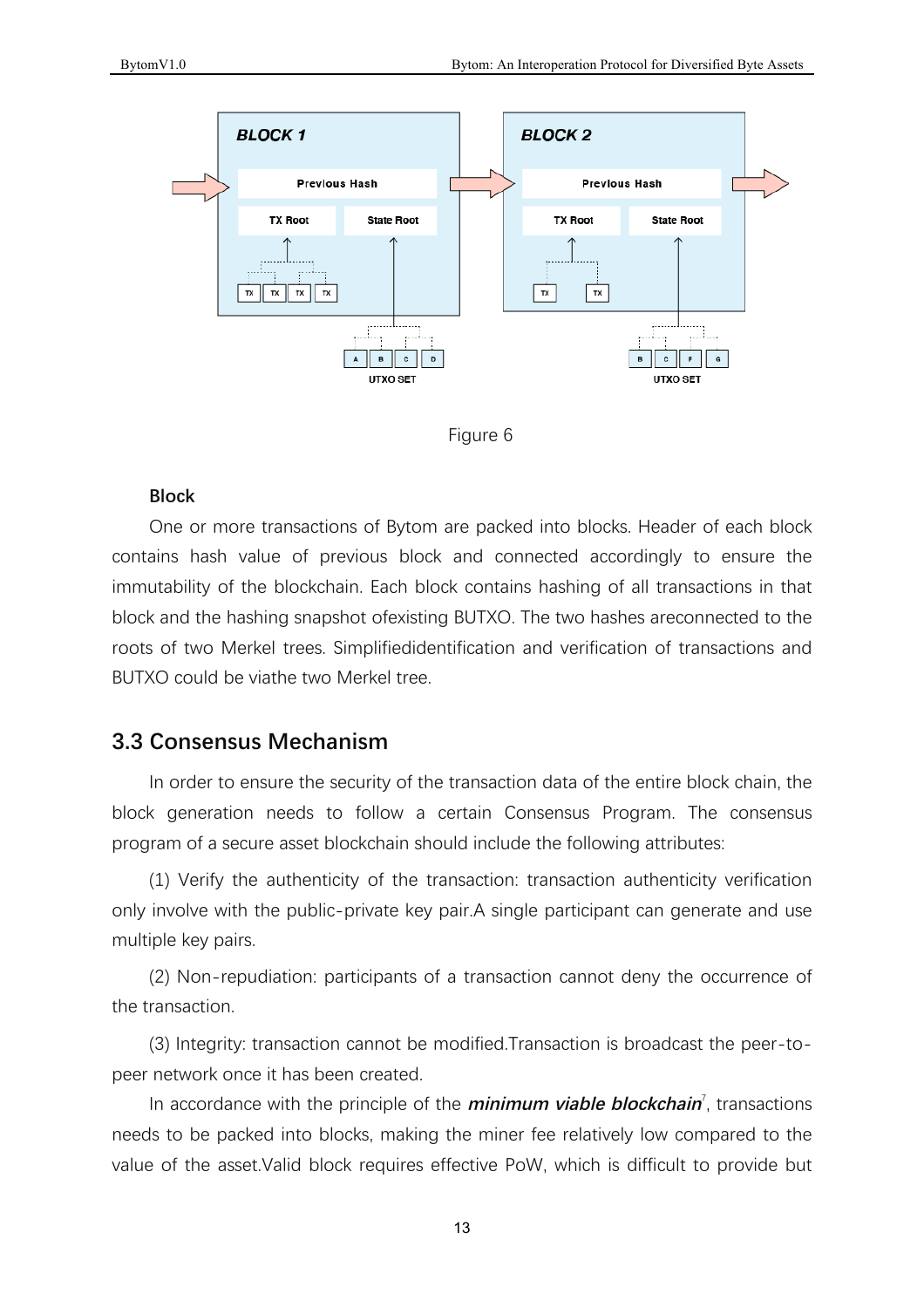easy to prove. PoW is achieved through hashcash algorithm, which is built on top of energy cost, thereby increasing the cost of generating valid blocks, making the cost unbearable for malicious attackers

Bytom focuses on providing a blockchain solution particularly for assets. The project requires the majority of nodes to reach a strong consensus so that the entire system is not vulnerable to Sybil attack and 51% attack. Therefore performance is sacrificed to meet the demands of decentralization and security (comprehensive integrity) as described in the *Impossible Triangle*<sup>8</sup>.Built on top of the PoW mechanism of Bitcoin and Ethereum, Bytom proposes a consensus algorithm that is friendly to AI ASIC chips so that the hashing power can be applied to the AI hardware acceleration service, thus solving the hardware consumption problem of PoW miners.

### **3.4 Virtual Machine (BVM)**

Bytom's virtual machine is a stack-type state machine: all instructionsare executed on the stack. The instruction set of BVM is Turing complete. Run Limit is adopted to prevent the deadlock and could be set through network consensus. Pricing of Run Limit depends on the operation consumption. This is very similar to the gas mechanism of Ethereum. The difference is that BVM will not price run limit in each transaction. BVM containssome basic instruction set like push, pop and other complex mathematical encryption operations like SHA3, CHECKSIG, and CHECKMULTISIG etc.

#### **Introspection function**

Transaction introspection: can be in the implementation process to determine whether more than a predetermined time, you can also bring their own control procedures, to (price, assets, running process, index) to do some free control. Block introspection: Introspection instruction set (BLOCKHASH, NEXTPROGRAM), can only be implemented in the consensus program.

Because of the rich set of instructions, you can combine the completion of the transaction is not just signed and signed the function. Such as multi-signature, multisignature, early deployment (such as similar WeChat red envelope function, A to B to send the transaction, need to confirm B to the chain) CHECKPREDICATE provides a powerful other cross-chain functions, including the realization of similar to BTCRelay function.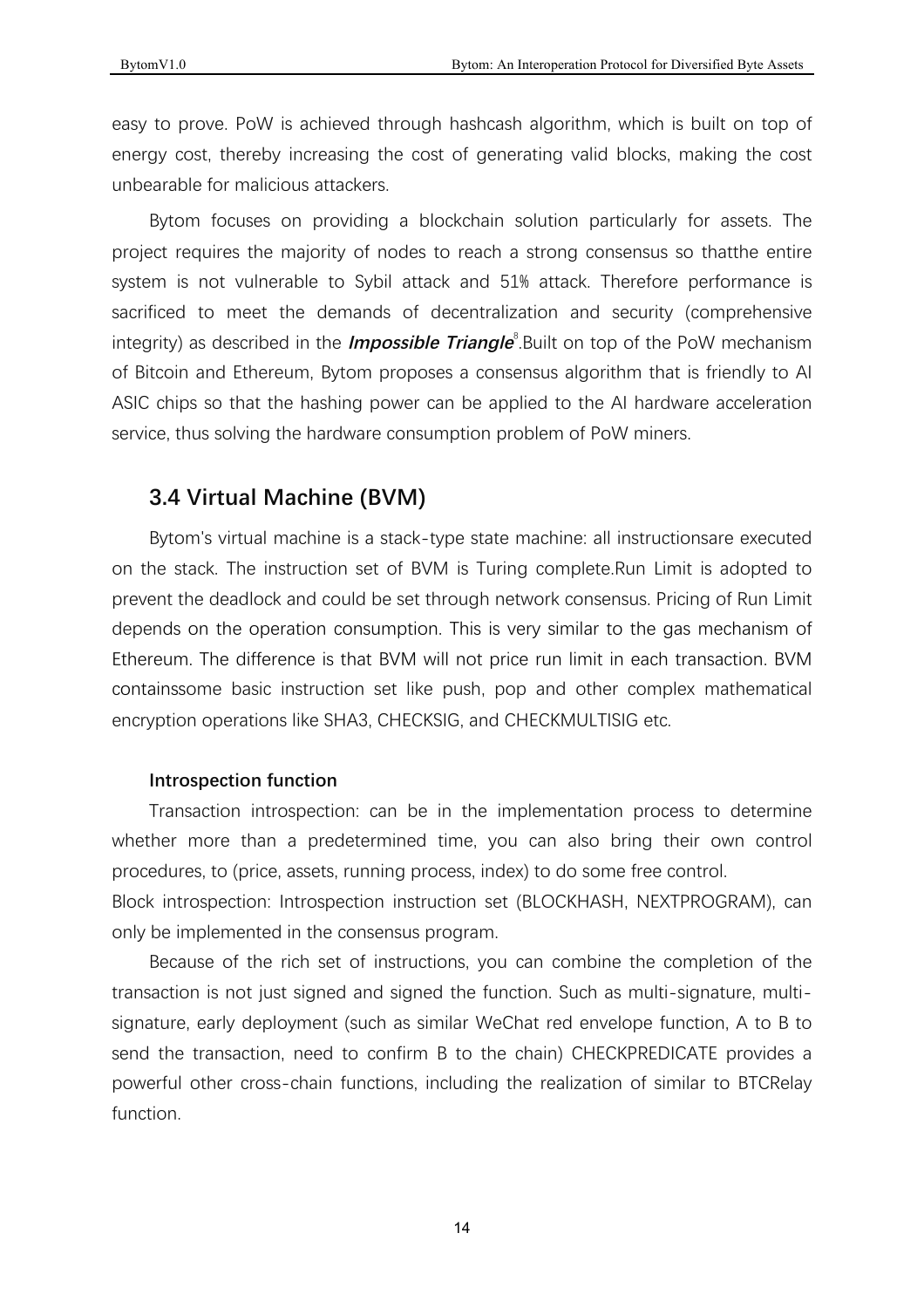# **4. Application Scenarios**

## **4.1 Scenario A: Management of Income Assets**

Bytom can be used for management of income assets. Blockchain can eliminate the information asymmetry in the fund-raising campaign, operation and follow-up funds of a crowdfunding project, reducing the trust costs. Built-in smart contract is available when issuing crowdfunding assets through the programmable interface provided by Bytom so that funds are spent as it is designed for. Smart contracts also guarantee that if a scheduled goal is not reached, funds can be automatically returned to the investor's account. All of these operations do not require third party endorsements or commissions paid to third parties.

The advantages of managing crowdfunding projects via Bytom are:

(1) Transparent rules and audits: When investors participate in Bytom-based projects, a permanent and immutable record is kept. The subsequent spending of these funds is also kept in an open and transparent ledger that anyone can access. These features offer the level of trust and security that traditional payment processors and auditors cannot provide. (2) Better liquidity: crowdfundingbackers can trade their assets guickly and simply with others via Bytom. The transaction can be done on the p2p exchange through the custody feature of Bytom.

### **4.2 Scenario B: Management of Non-listedCompany Equity**

Non-listed companies are usually weak in handlingequities, options, funds and process due to the restriction on spending. For example, a medium-sized financial institutions need to hire professional lawyers and accountants to managecompany assets due to the complexity of company structures. Startup company, which receives investment from investment institutions, could expand their network through business investors at lower cost.

The asset management feature of Bytom targets three types of users: first, companies can reduce their cost on managing equities and options and extend their funding raising source; second, private equity fund managers can issue contract-type fund through Bytom; third, the lawyers can sign off their work after completion of legal services to enterprises via Bytom.

Bytom offers enterprise with convenient asset registration, management and exchange system, and to build an efficient and credible platform for investment and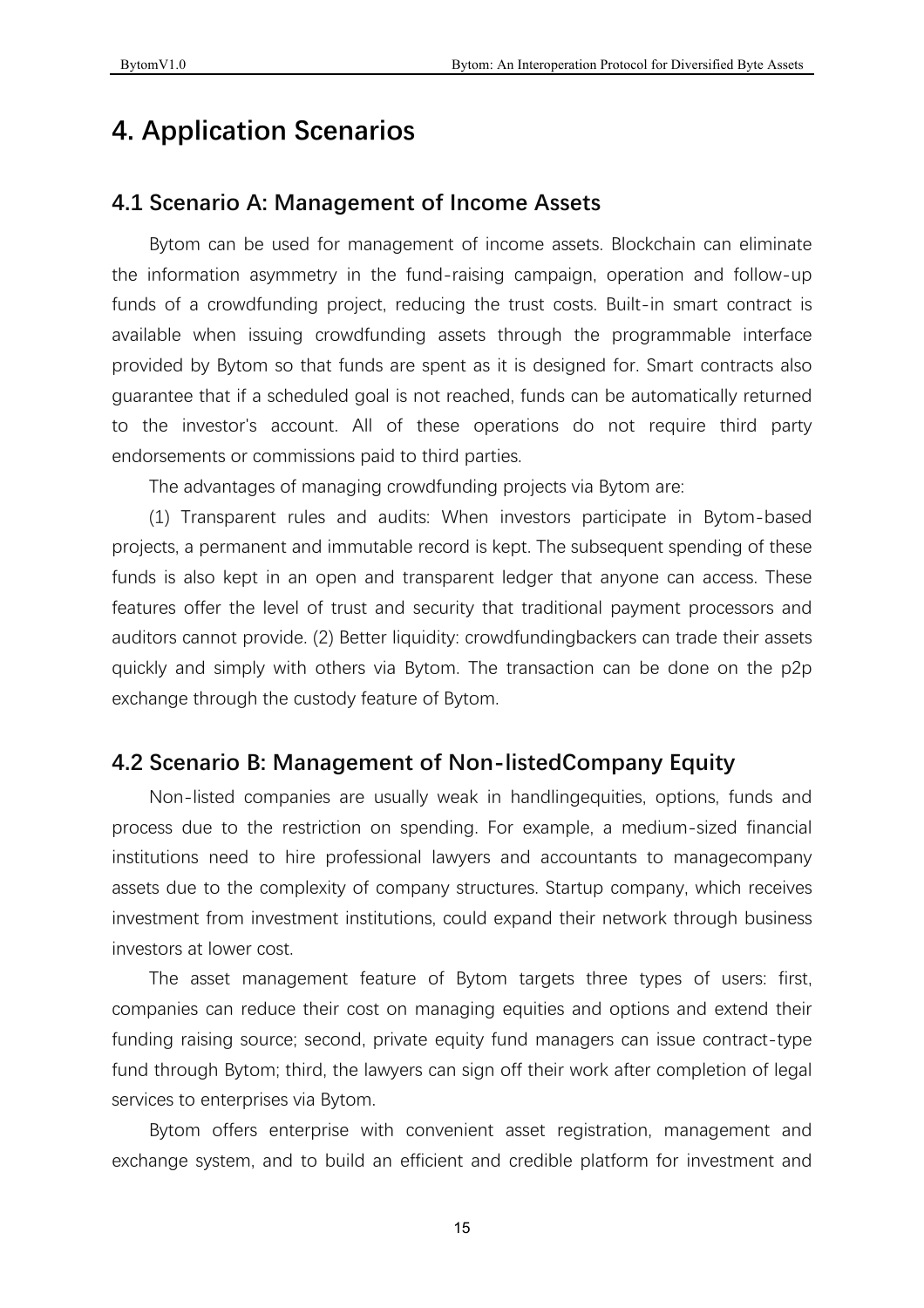financing. A blockchain asset registration and exchange platform usually offers the following services: design of share structure, design of shareoptions andthe management, online creation, distribution, authorization planning of option maturity, online creation, granting, approval and signoff of agreements. The platform should also provide enterprises and incubators with customized legal consultation both online and offline so that executives can monitor the status of assets in real-time understanding of equity status and management, so as to create a substantive endorsement of the asset network. Changes in corporate governance can be done through an online smart contract + electronic sign, eliminating the need for complex paperwork.

Bytom is also applicable to the contract-type fund management. Private equity fund managers use Bytom to issue the contractual fund. Asset audit, investor feedback rules, repurchase rules and transaction rules are defined in the smart contract, which will make the whole management process transparent and legally compliant. It' s easier to transfer and trade fund shares. Investors can be assured to purchase longterm equity investment fundswithout worrying emergent needs. Through the transfer system of Bytom, investors can trade their shares any time.

### **4.3 Scenario C: Securitized Asset Management**

Asset Backed Securities (ABS) refers to the assets that lacks liquidity but have future cash income. These assets are transformed into securities that are tradable in financial market through structural reorganization.

There are 3 steps to securitize assets. First, the issuer is to set the asset to a SPV (Special Purpose Vehicle), the second step is to separate the SPV into shares and the last step is trading. The traditional process is complicated and inefficient. A company that wants to issue shares must first sign contract with a broker. The approval process is lengthy and complicated before investors can apply for investment. In addition, even when the shares are traded in the market, there are a few days between the securities trading day and the settlement day. With blockchain technology, ABS can be simplified into three steps: one is the right registration; second is the tokenization of the asset; third is the transactions of smart contract.

Management of securitized assets via Bytom can greatly improve the efficiency, safety and traceability of ABS operation. The system can also store transaction data safely, ensure that information cannot be forged and modified, and automatically execute smart contract. All the market participants in the ABS trading could be kept informed of the asset registration and transaction information simultaneously through